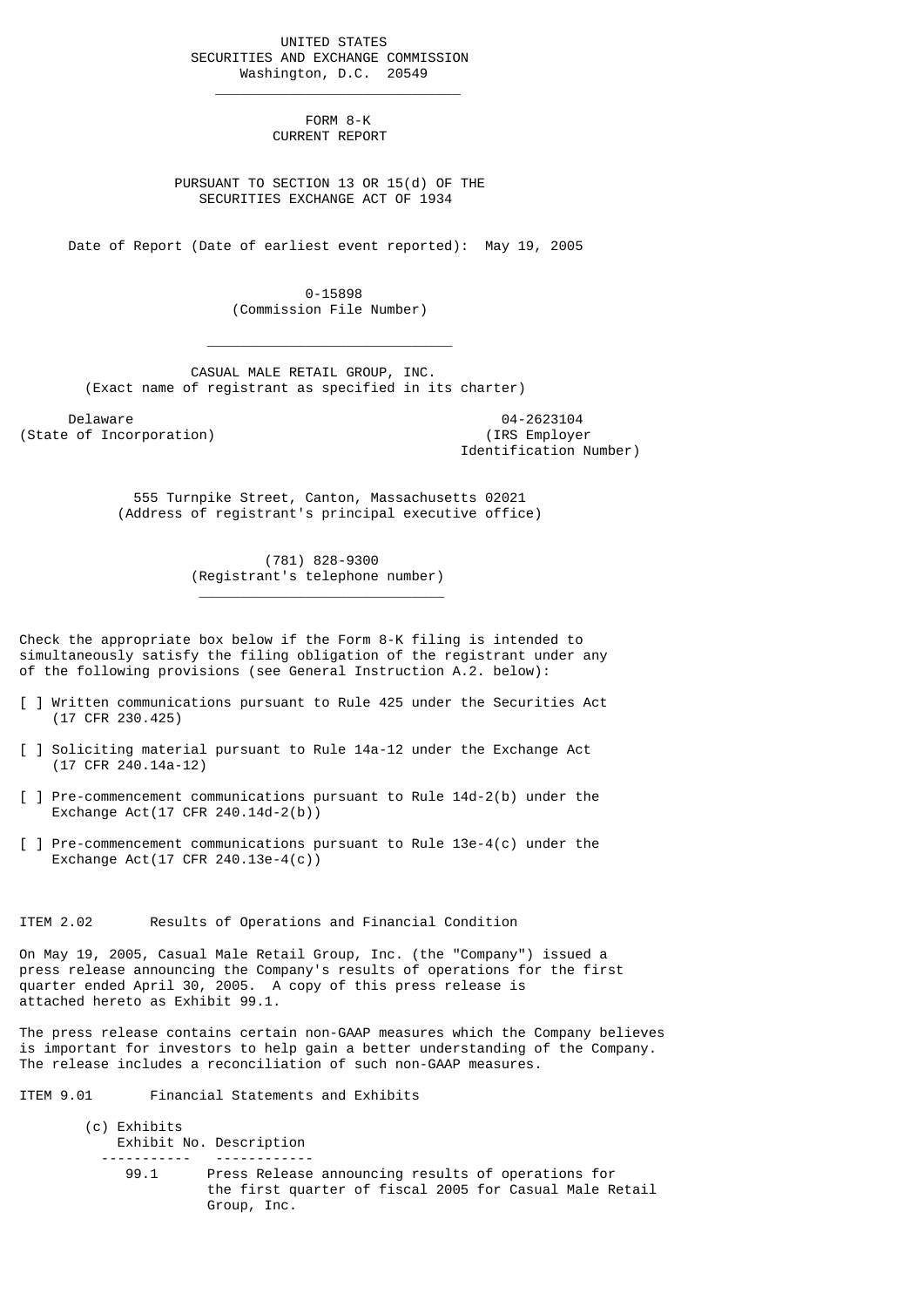## SIGNATURES

Pursuant to the requirements of the Securities Exchange Act of 1934, the registrant has duly caused this report to be signed on its behalf by the undersigned, thereunto duly authorized.

CASUAL MALE RETAIL GROUP, INC.

 By: /s/ Dennis R. Hernreich --------------------------- Name: Dennis R. Hernreich

 Title: Executive Vice President and Chief Financial Officer

Date: May 19, 2005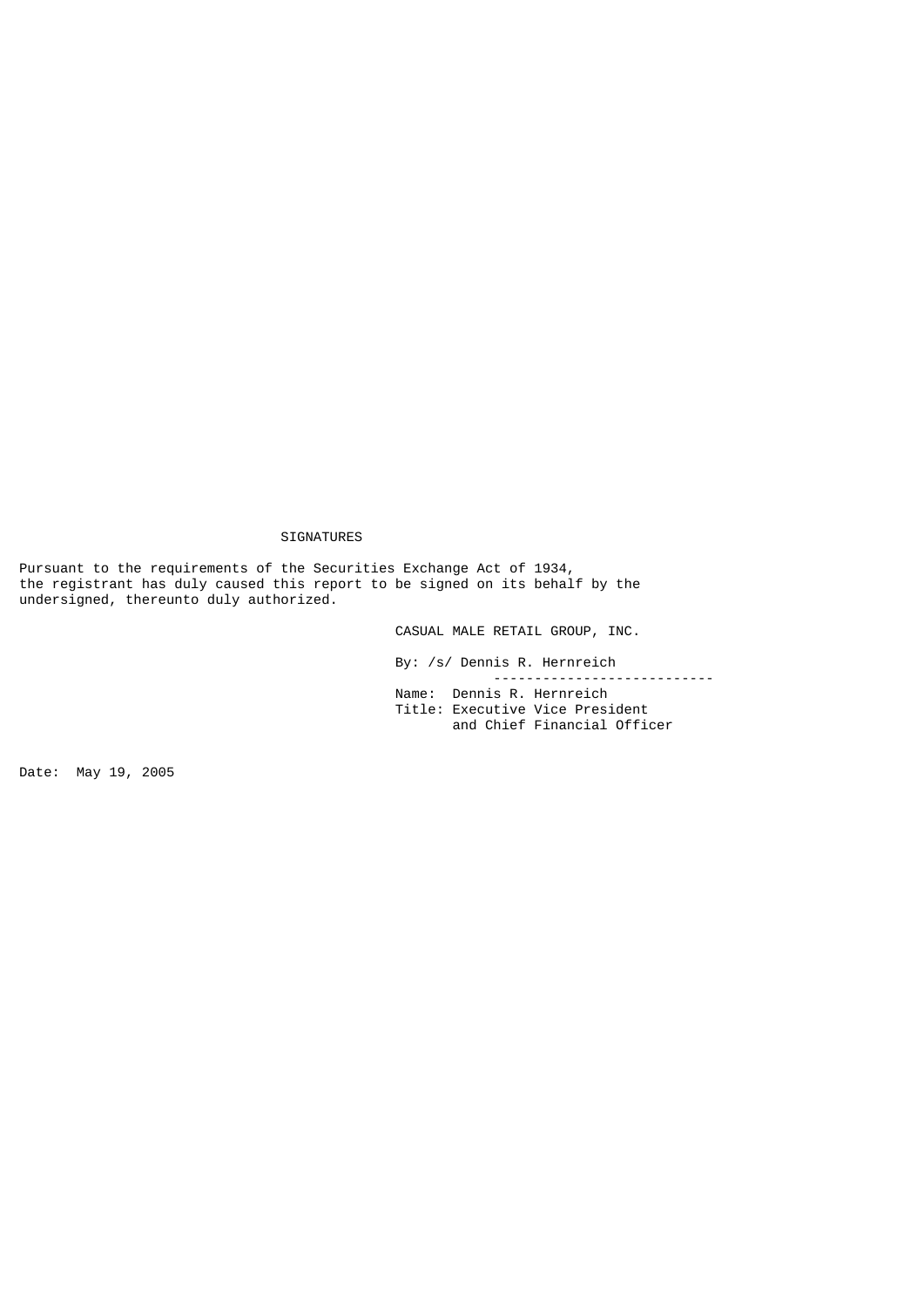For Information Contact:

Company Contact:

Jeff Unger, Investor Relations (561) 514-0115

Andrew Bard, Weber Shandwick 212-445-8368

> Casual Male Retail Group, Inc. Reports Improved Operating Results For the First Quarter of Fiscal 2005

CANTON, MA, May 19, 2005 -- Casual Male Retail Group, Inc. (NASDAQ/NMS: "CMRG"), retail brand operator of Casual Male Big & Tall, Rochester Big & Tall, and the exclusive distributor and retailer of George Foreman's clothing collection, today announced its operating results for the first quarter of fiscal 2005.

For the first quarter of fiscal 2005, net loss was \$(1.9) million, or \$(0.05) per diluted share, compared to a net loss of \$(5.1) million, or \$(0.15) per diluted share, for the first quarter of fiscal 2004. Assuming a normalized tax rate of 37%, the net loss per share for the first quarter of fiscal 2005 was \$(0.03) per diluted share compared to a net loss per diluted share of \$(0.09) per diluted share for the first quarter of fiscal 2004.

Results for the first quarter of fiscal 2005 include the operating results of the Company's Rochester Big & Tall stores which were acquired by the Company in October 2004. Results from continuing operations for the first quarter of fiscal 2004 included sales of \$6.1 million and an operating loss of \$(0.3) million from the Ecko Unltd.(r) outlet stores, divested in July 2004.

"Our operating results were a substantial improvement over last year," said David Levin, President and Chief Executive Officer. "This is our first quarter where the Company's efforts were entirely focused on its core big & tall businesses."

In addition to the financial measures prepared in accordance with generally accepted accounting principles (GAAP), our above discussion refers to a normalized tax rate, which is a non-GAAP measure. Normalized tax basis reflects a 37% effective tax rate on pre-tax loss. The Company believes that the inclusion of this non-GAAP measure helps investors to gain a better understanding of the Company's performance, especially when comparing such results to previous periods or forecasts. However, this non-GAAP financial measure included in this press release is not meant to be considered superior to or as a substitute for results of operations prepared in accordance with GAAP. The following table shows the reconciliation of the net loss of \$(0.05) per diluted share for the first quarter of fiscal 2005 as compared to net loss of \$(0.15) per diluted share for the first quarter of fiscal 2004 on a GAAP basis effected for the adjustment for normalized taxes:

| For the three months ended:<br>(in millions, except for per<br>share amounts) |  |                       | April 30, 2005 |  | May 1, 2004           |                    |  |
|-------------------------------------------------------------------------------|--|-----------------------|----------------|--|-----------------------|--------------------|--|
|                                                                               |  | Net Loss<br>Per Share |                |  | Net Loss<br>Per Share |                    |  |
| Net loss, as reported                                                         |  | \$ (1.9)              | \$(0.05)       |  |                       | $$(5.1)$ $$(0.15)$ |  |
| Income tax benefit, assuming<br>normalized tax rate of 37%                    |  | 0.7                   | 0.02           |  | 1.8                   | 0.06               |  |
| Adjusted net loss, after<br>normalized tax benefit                            |  | \$(1.2)               | \$ (0.03)      |  |                       | $$(3.3)$ $$(0.09)$ |  |
| Weighted average shares<br>outstanding - diluted                              |  | 34.2                  |                |  | 35.1                  |                    |  |

Casual Male will host a conference call with security analysts beginning at 11:00 a.m. ET today, Thursday, May 19, 2005, to review the operating results for the first quarter ended April 30, 2005. The call is being webcast by CCBN and can be accessed at www.casualmale.com/investor. During the conference call the Company may discuss and answer questions concerning business and financial developments and trends. The Company's responses to questions, as well as other matters discussed during the conference call, may contain or constitute information that has not been disclosed previously.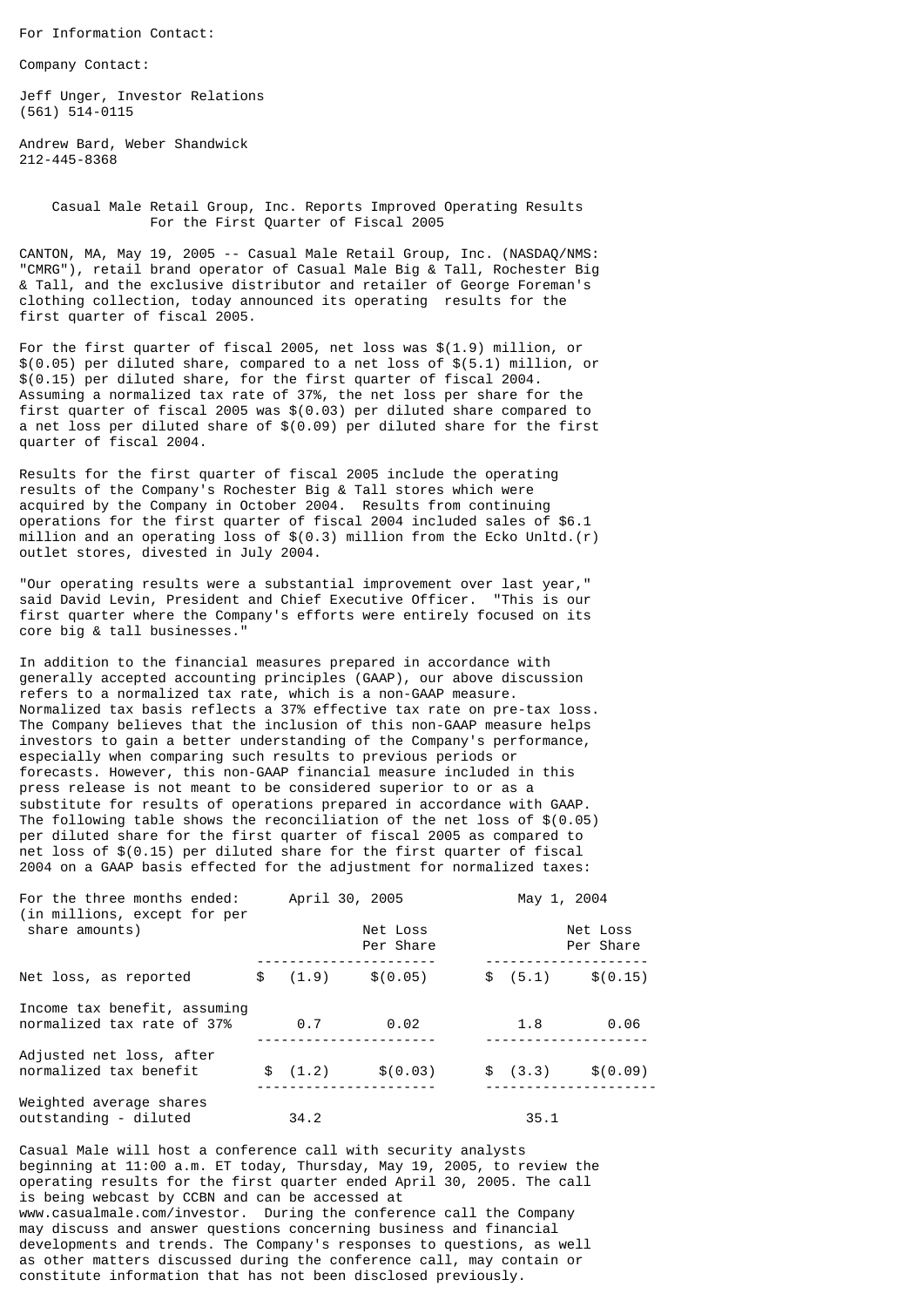Casual Male Retail Group, Inc., the largest retailer of big and tall men's apparel with retail operations throughout the United States, Canada and London, England, operates 495 Casual Male Big & Tall stores, the Casual Male e-commerce site, Casual Male catalog business, 13 Casual Male at Sears-Canada stores and 22 Rochester Big & Tall stores and a direct to consumer business. The Company is headquartered in Canton, Massachusetts and its common stock is listed on the Nasdaq National Market under the symbol "CMRG."

The discussion of forward-looking information requires management of the Company to make certain estimates and assumptions regarding the Company's strategic direction and the effect of such plans on the Company's financial results. The Company's actual results and the implementation of its plans and operations may differ materially from forward-looking statements made by the Company. The Company encourages readers of forward-looking information concerning the Company to refer to its prior filings with the Securities and Exchange Commission, including without limitation ,its Current Report Form 8-K filed on April 8, 2005, that set forth certain risks and uncertainties that may have an impact on future results and direction of the Company.

## CASUAL MALE RETAIL GROUP, INC. CONSOLIDATED STATEMENTS OF OPERATIONS (In thousands, except per share data)

|                                                                                                                | For the three months ended<br>April 30, 2005<br>. <u>.</u> | May 1, 2004             |
|----------------------------------------------------------------------------------------------------------------|------------------------------------------------------------|-------------------------|
| Sales                                                                                                          | $$97,298$ $$84,175$                                        |                         |
| Cost of goods sold including occupancy                                                                         | 57,059<br>------------                                     | 50,449                  |
| Gross profit                                                                                                   | 40,239                                                     | 33,726                  |
| Expenses:<br>Selling, general and administrative<br>Depreciation and amortization                              | 37,162<br>2,978                                            | 33, 153<br>2,221        |
| Total expenses                                                                                                 | 40,140                                                     | 35, 374                 |
| Operating income (loss)                                                                                        | 99                                                         | (1, 648)                |
| Interest expense, net                                                                                          | (1,980)                                                    | (2, 179)                |
| Loss from continuing operations<br>before minority interest and income taxes (1,881)                           |                                                            | (3, 827)                |
| Minority interest                                                                                              |                                                            | (347)                   |
| Income taxes                                                                                                   |                                                            |                         |
| Loss from continuing operations                                                                                | \$ (1,881)                                                 | \$ (3, 480)             |
| Loss from discontinued operations                                                                              |                                                            | (1,614)                 |
| Net loss                                                                                                       | \$ (1,881)                                                 | \$ (5,094)              |
| Net loss per share - basic and diluted<br>Loss from continuing operations<br>Loss from discontinued operations | $(\$0.05)$<br>\$0.00                                       | ( \$0.10)<br>$(\$0.05)$ |
| Net loss                                                                                                       | $($ \$0.05)                                                | ( \$0.15)               |
| Weighted-average number of common shares outstanding:<br>Basic and diluted                                     | 34,234                                                     | 35, 126                 |